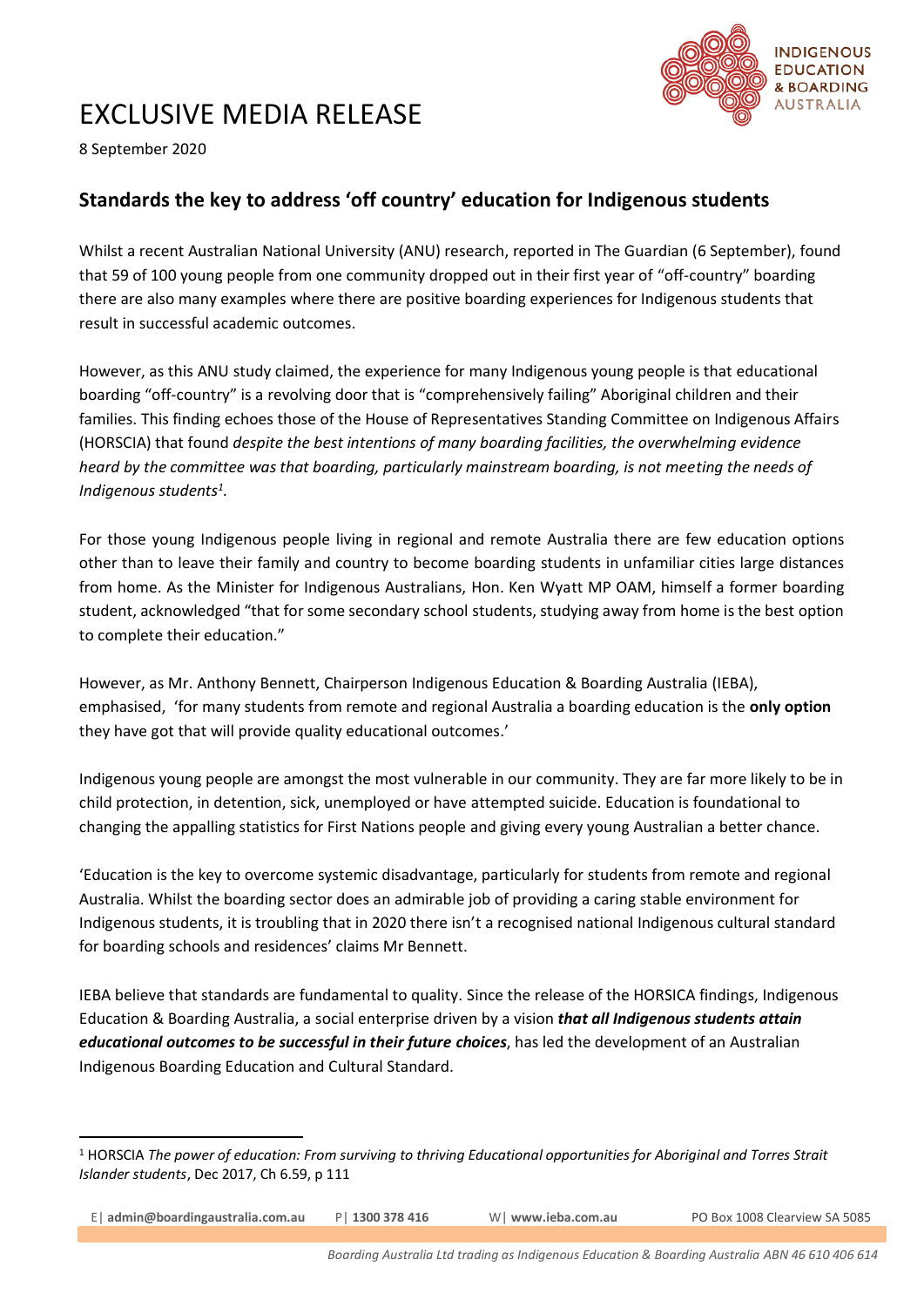The CEO of IEBA, Mr Greg Franks states 'The Australian Indigenous Boarding Education and Cultural Standard will provide guidance for schools and residences, sets the expectations and provides assurances to Indigenous families that their children are being appropriately cared for, are receiving an education that meets their needs and that this is delivered in a culturally safe environment.'

In March 2020, IEBA held the 3rd National Indigenous Education and Boarding Symposium. In his keynote address, The Hon Warren Snowdon MP, HORSCIA Deputy Chairperson, highlighted the need for a cultural standard for boarding schools and residences.

'Parliament has committed to the new Closing the Gap education target of 96% of Indigenous students achieve year 12 by 2031. The Australian Indigenous Boarding Education and Cultural Standard will make a significant contribution to this target. We now need politicians of all persuasions to support Indigenous boarding students and commit to the urgent development of the Australian Indigenous Boarding Education and Cultural Standard.' Mr Franks stated.

The establishment of a network of parents and carers of Indigenous students who study away from home is a critical element to the creation of the Australian Indigenous Boarding Education and Cultural Standard.

'I know from many years' experience in Indigenous education and boarding that Indigenous parents value the education and care their children receive in boarding. However, they are often disconnected from the school and don't have a voice. Rectifying this and giving Indigenous parents a genuine voice to support their children is also critical to successful educational outcomes.' Mr Bennett observed.

"We call on the Morrison government to support our plan for a national standard as part of their commitment to make "practical" improvements in the lives of Indigenous communities. These standards must give rise to Indigenous voices and be implemented and mandated across the country" claims Mr Bennett.

The value a family places on education is an essential factor in the academic success of students. That is why one of the key standards will need to address Indigenous parent, family and community engagement to give "voice" to those whose children are in boarding.

In December 2019 IEBA submitted a proposal to the National Indigenous Australians Agency for the development and implementation of the Australian Indigenous Boarding Education and Cultural Standard recommended for approval by the Minister for Indigenous Australians.

This proposal is driven by the following outcomes:

- The national adoption of the Australian Indigenous Boarding Education and Cultural Standard
- Implementation, training and resources for boarding schools and residences Australia wide
- The creation of an **Indigenous Voices in Boarding** Network
- The implementation of a compliance process to provide quality assurance and accountability.

**For interview contact IEB[A admin@boardingaustralia.edu.au](mailto:admin@boardingaustralia.edu.au) 1300 378 416** (Contacts over page) **CONTACTS**:

## **Anthony Bennett**

Chairperson, Indigenous Education & Boarding Australia **M** 0401 123 192 **E** [anthony.bennett@sa.gov.au](mailto:anthony.bennett@sa.gov.au)